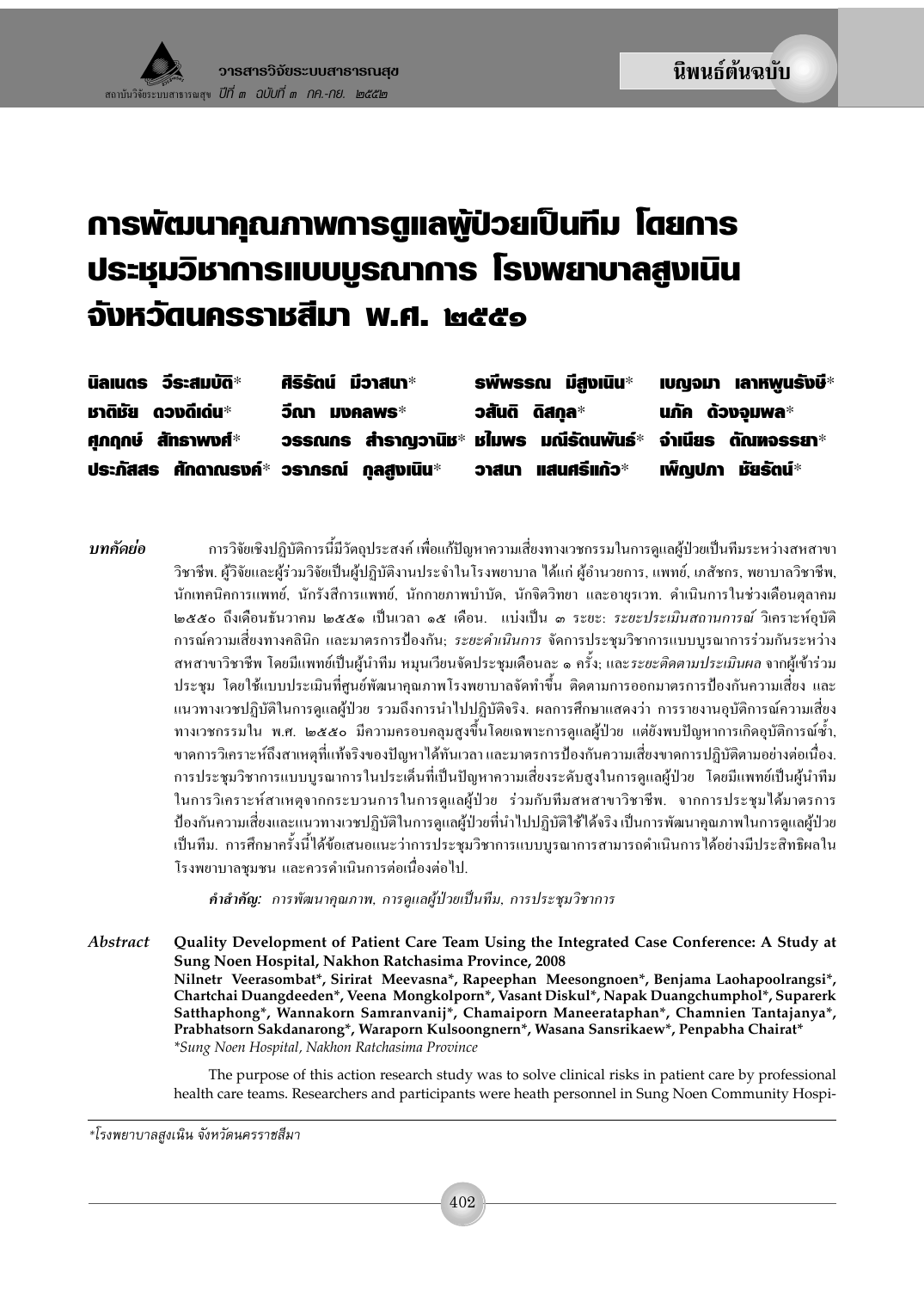tal, including the hospital director, physicians, pharmacists, registered nurses, laboratory technicians, radio-logy technicians, physical therapists, psychologists and ayurvedic doctors. The study was divided into three steps: (1) situation analysis: by analyzing clinical risk incident reports and former preventive measures, (2) implementation: by setting up integrated case conferences, i.e. integrated patient care by professional health care teams, with physicians serving as leaders (the physicians set up case conferences once a month), (3) monitoring and evaluation: by participating in conference meetings, using questionnaires created by a quality development center, evaluating new preventive measures and clinical practice guidelines (CPG) released and enabled to practice. The study was conducted from October 2007 to December 2008, a total of 18 months. It was found that the clinical risk incident report in 2007 was higher in coverage, especially patient care topics, but repeated incidents were still periodically reported; also there was a lack of root cause analysis (RCA) of clinical risk in time and discontinuity of preventive measure practices. An integrated case conference on high-level clinical risk topics, with physicians as leaders, was set up to analyze the root cause analysis (RCA) of the patient care process. The results were new preventive measures and new clinical practice guidelines that were more practical for promoting quality in patient care teams. This study showed that integrated case conferences could be effectively conducted in community hospitals.

Key words: quality development, patient care team (PCT), case conference

# ภูมิหลังและเหตุผล

**ঀ**ॖॗॗॗॗॗॗॗॗॗॗॗ<br>ঀৢµ<sup>ๅตรฐานโรงพยาบาลและบริการคุณภาพ ฉบับเฉลิม</sup>  $\blacklozenge$  พระเกียรติฉลองสิริราชสมบัติครบ ๖๐ ปี กำหนดว่า โรง พยาบาลที่ผ่านการรับรองคุณภาพต้องมีระบบบริหารความเสี่ยง ความปลอดภัย และคุณภาพของโรงพยาบาลที่มีประสิทธิผล และประสานสอดคล้องกัน รวมทั้งการพัฒนาคุณภาพในการ ้ดูแลผู้ป่วยในลักษณะบูรณาการ<sup>(๑)</sup>. ความเสี่ยงในโรงพยาบาล แบ่งเป็นความเสี่ยงด้านระบบ หรือความเสี่ยงทั่วไปจากสิ่ง แวดล้อมภายในและภายนอกโรงพยาบาล และความเสี่ยงทาง เวชกรรม ซึ่งหมายถึงเหตุการณ์ความเสียหายที่เกิดขึ้นกับผู้ ป่วยจากกระบวนการตรวจวินิจฉัยและการดูแลรักษาพยาบาล. ความเสียหายที่เกิดขึ้นโดยไม่ตั้งใจของทีมงานวิชาชีพสุขภาพ เกิดขึ้นได้ตั้งแต่เริ่มดูแลรักษาจนกระทั่งผู้ป่วยออกจากโรง พยาบาล และกลับไปเสียชีวิตที่บ้าน<sup>(๒)</sup>, การค้นหาความเสี่ยง อาจใช้วิธีการสังเกตกระบวนการทำงานโดยตรง, การสำรวจ ิสถานที่, การพูดคุยกับบุคลากรและผู้เชี่ยวชาญ, การทบทวน และวิเคราะห์อุบัติการณ์, การทบทวนเวชระเบียน และการ ิทบทวนวรรณกรรม<sup>(๑)</sup>. วิธีค้นหาความเสี่ยงทางเวชกรรมที่ เป็นทางลัดคือ การเริ่มที่ตัวผู้ป่วย เช่น การทบทวนขณะเยี่ยม ดูแลผู้ป่วย, การทบทวนเวชระเบียนในการดูแลผู้ป่วย, และ การทบทวนการใช้ทรัพยากรเฉพาะกลุ่มโรค<sup>(๒)</sup>.

โรงพยาบาลสูงเนินเป็นโรงพยาบาลชุมชนระดับ ๙๐ เตียง หรือ ๒.๒ ตามระบบสารสนเทศเชิงภูมิศาสตร์ (GIS), ผ่าน การรับรองคุณภาพโรงพยาบาลและโรงพยาบาลส่งเสริมสุขภาพ (Hospital Accreditation-HA and Health Promoting Hospital-HPH) ครั้งแรกเมื่อ พ.ศ. ๒๕๔๘ และผ่านการ รับรองใหม่ครั้งที่ ๑ ใน พ.ศ. ๒๕๕๑. ระบบการค้นหาความ เสี่ยงทางเวชกรรมของโรงพยาบาลในปัจจุบัน แบ่งเป็น *การ ทบทวนขณะดูแลผู้ป่วย* โดยการจัดระบบให้ดำเนินการเป็น ประจำวัน และมีการรายงานทุกเดือน; การทบทวนเวชระเบียน มีระบบการตรวจสอบเวชระเบียนโดยผู้ชำนาญกว่าและมีการ สื่อสารอย่างต่อเนื่อง, การทบทวนเวชระเบียนเชิงรุกโดยใช้ ู บัญชีตัวส่งสัญญาณของโรงพยาบาล (ตารางที่ ๑); และ *การ* เฝ้าระวังการติดเชื้อในโรงพยาบาล: ระบบการรายงานเจ้าหน้าที่ ถูกของมีคมทิ่มตำ/ติดเชื้อจากการทำงาน, การสำรวจเชิงรุก ควบคุมโรคติดเชื้อของพยาบาล, การปรับระบบการรายงานให้ ครอบคลุม, และแนวทางการแก้ไขตามระดับความรุนแรง คือ ความเสี่ยงสูง (ระดับ G-I) แก้ไขภายใน ๓-๗ วัน, ความเสี่ยง ปานกลาง (ระดับ D-F) แก้ไขภายใน ๑๔ วัน และความเสี่ยง น้อย (ระดับ A-C) แก้ไขภายใน ๑ เดือน. ปัญหาการดำเนิน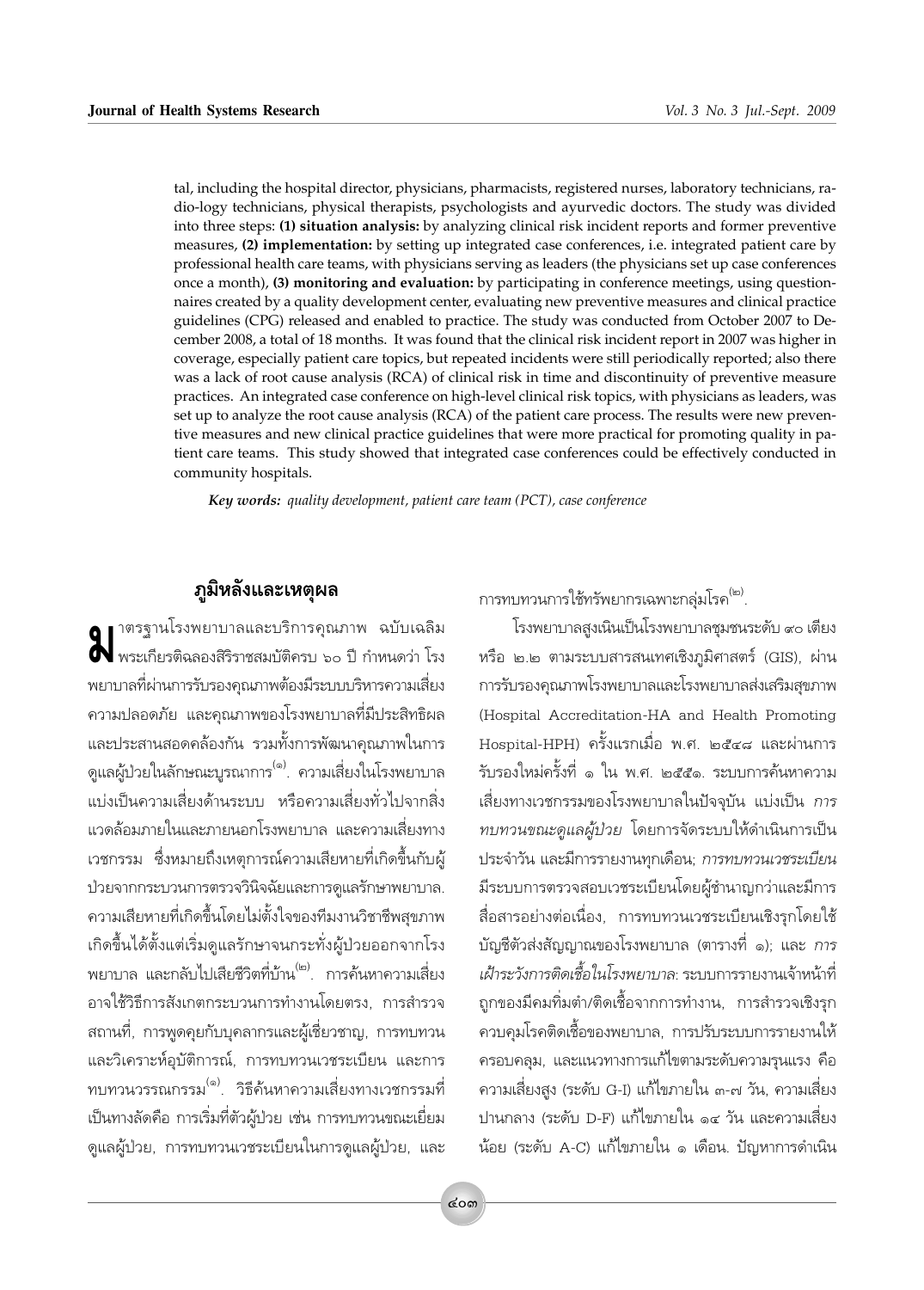

| แหล่งข้อมูล                    | ้เวชระเบียนที่ต้องการ                            | ระบบการทบทวน                      |
|--------------------------------|--------------------------------------------------|-----------------------------------|
| เวชระเบียน                     | - รับไว้รักษาซ้ำ ๒๘ วัน                          | - สุ่มทุกสิ้นเดือน                |
|                                | - กลับมาตรวจ ๔๘ ชั่วโมง                          |                                   |
|                                | - เสียชีวิต                                      |                                   |
| ระบบการเฝ้าระวังการใช้ยา       | - กลุ่มที่ต้องประเมินการใช้ยา                    | - คณะทำงานบริหารจัดการระบบยา      |
| ระบบการเฝ้าระวังการติดเชื้อ    | - วินิจฉัยว่าติดเชื้อในโรงพยาบาล                 | - รายงานเหตุร้าย/ สุ่มทุก ๖ เดือน |
| ระบบส่งต่อ                     | - ผู้ป่วยที่ส่งต่อมีระดับสูงขึ้นภายใน ๔๘ ชั่วโมง | - สุ่มทุกสิ้นเดือน                |
| ระบบรายงานอุบัติการณ์          | - ผู้ป่วยเหตุการณ์ไม่พึงประสงค์ระดับ E ขึ้นไป    | - IR/สุ่มตามปัญหา                 |
| ระบบการดูแลผู้ป่วยวิกฤต        | - ผู้ป่วยหัวใจหยุดเต้น                           | - IR/ สุ่มทุก ๖ เดือน             |
| เฝ้าระวังภาวะแทรกซ้อนการ       | - ภาวะแทรกซ้อนจากการระงับความรู้สึกระดับ         | - เข้าระบบใบรายงานความเสี่ยง      |
| ระงับความรู้สึก                | E ขึ้นไป                                         |                                   |
| ระบบการเฝ้าระวังผู้ป่วยผ่าตัด  | - เกิดการบาดเจ็บในระหว่างการผ่าตัด               | - เข้าระบบใบรายงานความเสี่ยง      |
| ระบบเฝ้าระวังมารดา/ทารกแรกเกิด | - มารดาและทารกที่มีภาวะแทรกซ้อน                  | - เข้าระบบใบรายงานความเสี่ยง      |
| ห้องปฏิบัติการทางการแพทย์      | - กลูโคสในเลือด < ๕๐ หรือ > ๓๕๐ มก./ดล.,         | - สุ่มตามปัญหาที่พบ               |
|                                | โปแทสเซียมในน้ำเลือด > ๖ มิลลิอีควิ.             |                                   |
| คลังเลือด                      | - แพ้เลือดหรือสงสัยว่าจะแพ้                      | - เข้าระบบใบรายงานความเสี่ยง      |
| ระบบรับคำร้องเรียน             | - เหตุการณ์ที่เสี่ยงต่อการฟ้องร้องคดีความ        | - เข้าระบบใบรายงานความเสี่ยง      |

| ◅ | $\sim$ 4 $\sim$ 1 $\sim$ |                                                         |  |
|---|--------------------------|---------------------------------------------------------|--|
|   |                          | ตารางที่ ๑  บัญชีตัวส่งสัญญาณโรงพยาบาลสูงเนิน พ.ศ. ๒๕๕๑ |  |
|   |                          |                                                         |  |

งานที่ผ่านมาพบอุบัติการณ์ความเสี่ยงที่เกิดซ้ำทั้งด้านระบบ และทางเวชกรรม, มาตรการป้องกันความเสี่ยงไม่เกิด ประสิทธิผล ขาดการมีส่วนร่วมในการปฏิบัติอย่างต่อเนื่อง, รูปแบบการประชุมกรณีผู้ป่วยโดยมีแพทย์ประจำการเป็นผู้นำ ทีมในการประชุม มีการดำเนินการเป็นครั้งคราว ปีละ ๓-๔ ครั้ง. การประชุมมีลักษณะเป็นการนำเสนอทางเดียวโดยแพทย์ ้มากกว่าการประชุมแลกเปลี่ยนปัญหาในการปฏิบัติการดูแลผู้ ป่วย และขาดการประเมินผลจากผู้เข้าร่วมประชุม. ทีมพัฒนา คุณภาพการดูแลผู้ป่วยเป็นทีมโรงพยาบาลสูงเนิน จึงจัดทำ โครงการประชุมวิชาการแบบบูรณาการ หมายถึง การทำงาน ร่วมกันระหว่างสหสาขาวิชาชีพ โดยมีแพทย์ประจำการทุก ้คนในโรงพยาบาล รวมทั้งผู้อำนวยการเป็นผู้นำทีม หมุนเวียน ดำเนินการอย่างต่อเนื่องเดือนละ ๑ ครั้ง ร่วมกับพยาบาล ประจำตึก พยาบาลห้องคลอด พยาบาลส่งเสริมสขภาพ เภสัชกร นักเทคนิคการแพทย์ นักรังสีการแพทย์ นักกายภาพบำบัด ้นักจิตวิทยา และอายุรเวท. วัตถุประสงค์เพื่อแก้ปัญหาความ

เสี่ยงทางเวชกรรมในการดูแลผู้ป่วยร่วมกัน, ประเมินผลการ ประชุมวิชาการแต่ละครั้งจากผู้เข้าร่วมประชุม และทบทวน ประเมินผลของมาตรการแก้ไขความเสี่ยงที่ผ่านไป, รวมถึง ปรับแนวทางเวชปฏิบัติในการดูแลผู้ป่วยทางเวชกรรม ให้ ้สอดคล้องกับบริบทของโรงพยาบาลในปัจจุบัน และสามารถ นำไปประยุกต์ปฏิบัติในการดูแลผู้ป่วยต่อไป.

# ระเบียบวิธีศึกษา

การศึกษาครั้งนี้ เป็นการวิจัยเชิงปฏิบัติการในรูปแบบ ปฏิบัติงานประจำเป็นงานวิจัย ในพื้นที่โรงพยาบาลสูงเนิน. ผู้ วิจัยและผู้ร่วมวิจัยประกอบด้วยผู้ปฏิบัติงานประจำในโรง ้พยาบาล ได้แก่ ผู้อำนวยการโรงพยาบาล แพทย์ประจำการ เภสัชกร พยาบาลวิชาชีพ นักเทคนิคการแพทย์ นักรังสีการแพทย์ นักกายภาพบำบัด นักจิตวิทยา และอายรเวท. การศึกษาแบ่ง เป็น ๓ ระยะ: **ระยะประเมินสถานการณ์:** โดยวิเคราะห์ ้อุบัติการณ์ความเสี่ยงตามระบบรายงานความเสี่ยง ในช่วง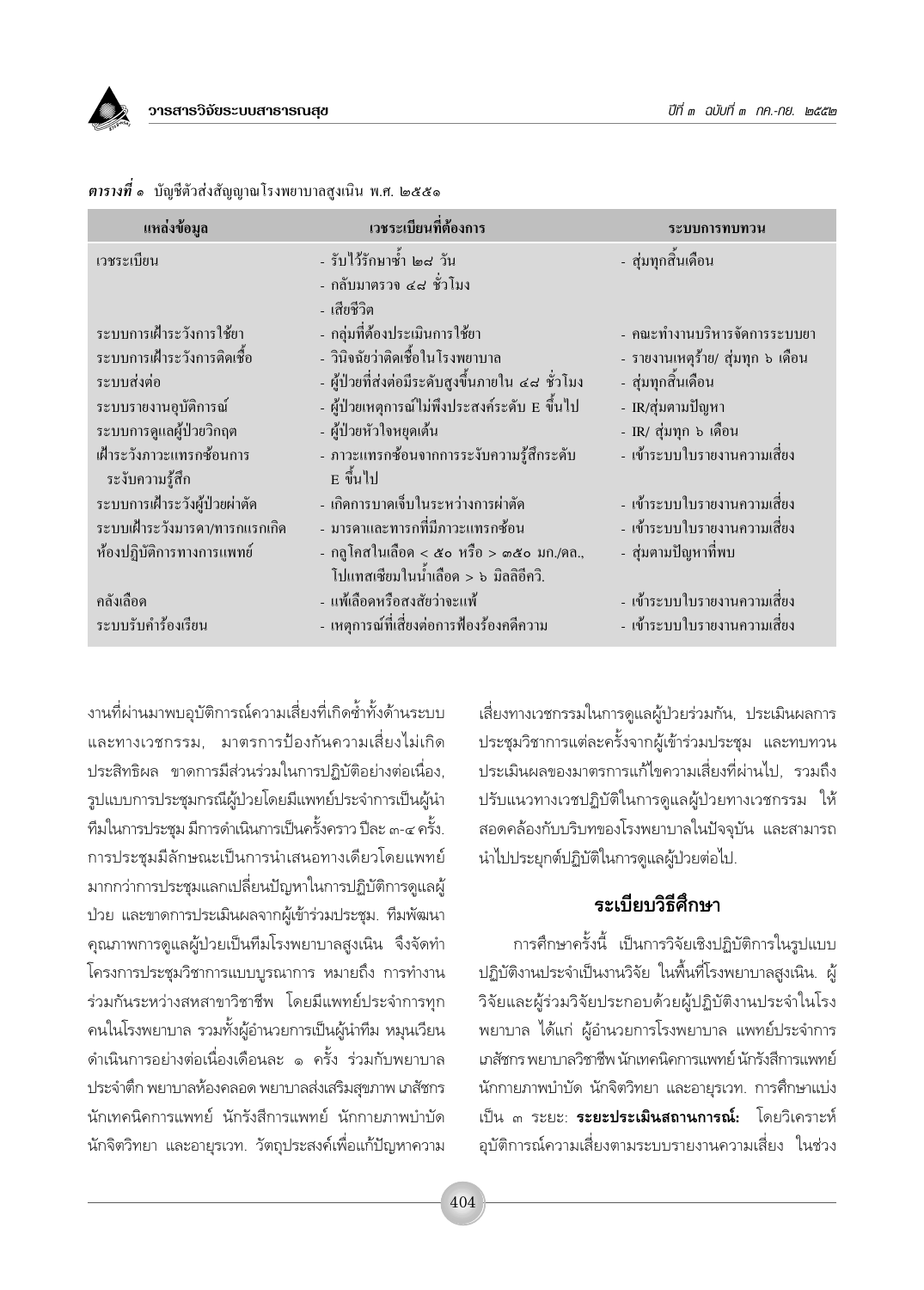ปีงบประมาณ ๒๕๔๙-๒๕๕๐; เลือกปัญหาความเสี่ยงทางเวช เป็นสาเหตุให้การวินิจฉัยผิดพลาด หรือการรักษาล่าช้า โดยไม่ ถือเป็นความผิดของบุคลากร เนื่องจากไม่มีเจตนาในการ กรรมที่มีความรุนแรงอยู่ในระดับสูง (G-I) และมีปัญหาในการ กระทำที่ผิดพลาดต่อผู้ป่วย. การประชุมวิชาการแต่ละครั้งมื จัดทำมาตรการป้องกันความเสี่ยงในกล่มสหสาขาวิชาชีพ รวม ถึงอาจเป็นความเสี่ยงทางเวชกรรมที่อุบัติซ้ำ เสนอให้ทีม การพัฒนาปรับปรุงจากการสอนสื่อสารทางเดียว เป็นการแลก ้พัฒนาคุณภาพโรงพยาบาล และแพทย์ประจำการทั้งหมด ๖ คน, ้เปลี่ยนแนวทางการรักษา และปรับแนวทางการปภิบัติในทีม แต่ละคนหมุนเวียนเป็นผู้นำทีมในการประชุมวิชาการโดย สหสาขาวิชาชีพ มีการออกมาตรการป้องกันความเสี่ยงทางเวช วางแผนพิจารณาเนื้อหาล่วงหน้าก่อนประชุม ๑ เดือน. **ระยะ** กรรม และมีผ้รับผิดชอบในการบันทึกรายงานการประชมที่ **ดำเนินการ:** การเตรียมการประชุมผ่านที่ประชุมคณะทำงาน ชัดเจน. ในตอนท้ายของการประชุมกำหนดให้แพทย์เป็นผู้นำ ้พัฒนาคณภาพโรงพยาบาล องค์กรแพทย์ และคณะทำงาน ในการทบทวนแนวทางเวชปฏิบัติที่ถกต้องเหมาะสม สอดคล้อง ิตามร่องรอยทางเวชกรรม. ผู้ป่วยส่วนใหญ่อาการหนัก ได้รับ กับบริบทของโรงพยาบาลให้แก่ทีมสหสาขาวิชาชีพ<sup>.</sup> แล**ะระยะ** การส่งต่อไปรักษาที่โรงพยาบาลมหาราชนครราชสีมา. ทีมงาน **ติดตามประเมินผล:** ประเมินผลจากผู้เข้าร่วมประชุม ทั้งเจ้า พยาบาลรับผิดชอบในการติดตามทะเบียนประวัติผู้ป่วยจาก หน้าที่โรงพยาบาล เจ้าหน้าที่สถานีอนามัย และนักศึกษา โดย ใช้แบบประเมินการประชุม ที่ศูนย์พัฒนาคุณภาพโรงพยาบาล โรงพยาบาลมหาราชฯ เพื่อนำมาทบทวนความรู้ร่วมกันในที่ นโยบายของผู้อำนวยการเน้นให้วิเคราะห์ จัดทำขึ้น (เริ่มใช้ในเดือนกรกฎาคม ๒๕๕๑) ติดตามการออก กระบวนการดูแลผู้ป่วยจริง ร่วมไปกับหลักฐานวิชาการ ้มาตรการป้องกันความเสี่ยง การปรับแนวทางเวชปฏิบัติใน ้ทางการแพทย์ ค้นหาความเสี่ยงในกระบวนการดูแลผู้ป่วยที่ การดูแลผู้ป่วยและการนำไปใช้จริงในการดูแลผู้ป่วย ขั้นตอนทั้ง

ระดับความเสี่ยง\* / ปีงบประมาณ ประเภทความเสี่ยง ลำดับ ปานกลาง (D-F) ต่ำ  $(A-C)$ สูง $(G-I)$ รวม ઢક ൪൦ **άξ** ൪൦ ૯૬ ៥o ๔៩ ൙൦ ยาและความคลาดเคลื่อนทางยา  $lmm$ ξĹ, ഭ്രെ )<br>၁ ကါ  $\ln$ ഭ്രണ ່າຝຸດ  $\circ$  $\Omega$ การดูแลผู้ป่วย (PCT) l၈ നെ ನ ನ  $Im \sim$ ەبى ڀر l၈l၈ ്റ lmlmlm อาหาร  $\circ$  $\circ$  $\omega$ ෨෨  $\ln \tilde{\epsilon}$ ගඟ  $\circ$ ഹ ഩ การคลอด ๔ بع வி  $\log$ G O ද්  $\omega$ ഩഩ ಕ್ಷಿಕ್ಕ สารสนเทศและเวชระเบียน (IM)  $b<sub>b</sub>$  $\ln h$  $Im \omega$  $h h$ ېج  $\Omega$  $\circ$  $\Omega$  $\circ$ การผ่าตัด/วิสัญญี ಕ  $\mathbf{b}$  $\circ$  $\circ$ یے بہم െ یو  $lmm$ ทันตกรรม ക്  $\circ$  $\circ$  $\mathfrak{g}$  $\ln a$  $\epsilon$ ىمە  $\ln 8$  $\circ$ สิ่งส่งตรวจ <u>ດ໔</u>  $\log$ یے  $\mathsf{ad}$ ကြက  $\circ$  $\circ$  $\circ$  $\Omega$ การควบคมและป้องกันการติดเชื้อ  $\vec{5}$ ៥០  $\log$ هایج  $\omega$  $\Omega$ lmo lan  $\circ$ รังสีวินิจฉัย  $\mathfrak{b}$ ග $\alpha$  $\mathfrak{b}$  $\odot$  $\circ$  $\circ$  $\circ$  $\circ$  $\circ$ เลือด lை lள ໑໑  $\Omega$  $\circ$  $\Omega$ ഩ  $\circ$ ഩ

*ตารางที่ ๒* ความเสี่ยงทางเวชกรรมตามประเภทและความรุนแรง รพ. สูงเนิน พ.ศ. ๒๕๔ธ-๒๕๕๐

\*ระดับความเสี่ยง:

สง

ประชุม.

ด่ำ A= เกือบพลาด ปานกลาง D= เกิดเหตุถึงผู้ป่วยต้องเฝ้าระวัง

G= พิการ

B= พลาดแต่ไม่ถึงผ้าไวย E= เกิดเหตุถึงผู้ป่วยต้องรักษา H= ต้องช่วยชีวิต (CPR)

C= เกิดเหตุถึงผู้ป่วยไม่อันตรายแก้ไขทัน

-<br>F= เกิดเหตุถึงผู้ป่วยต้องนอนรพ.นานขึ้น

1= เสียชีวิต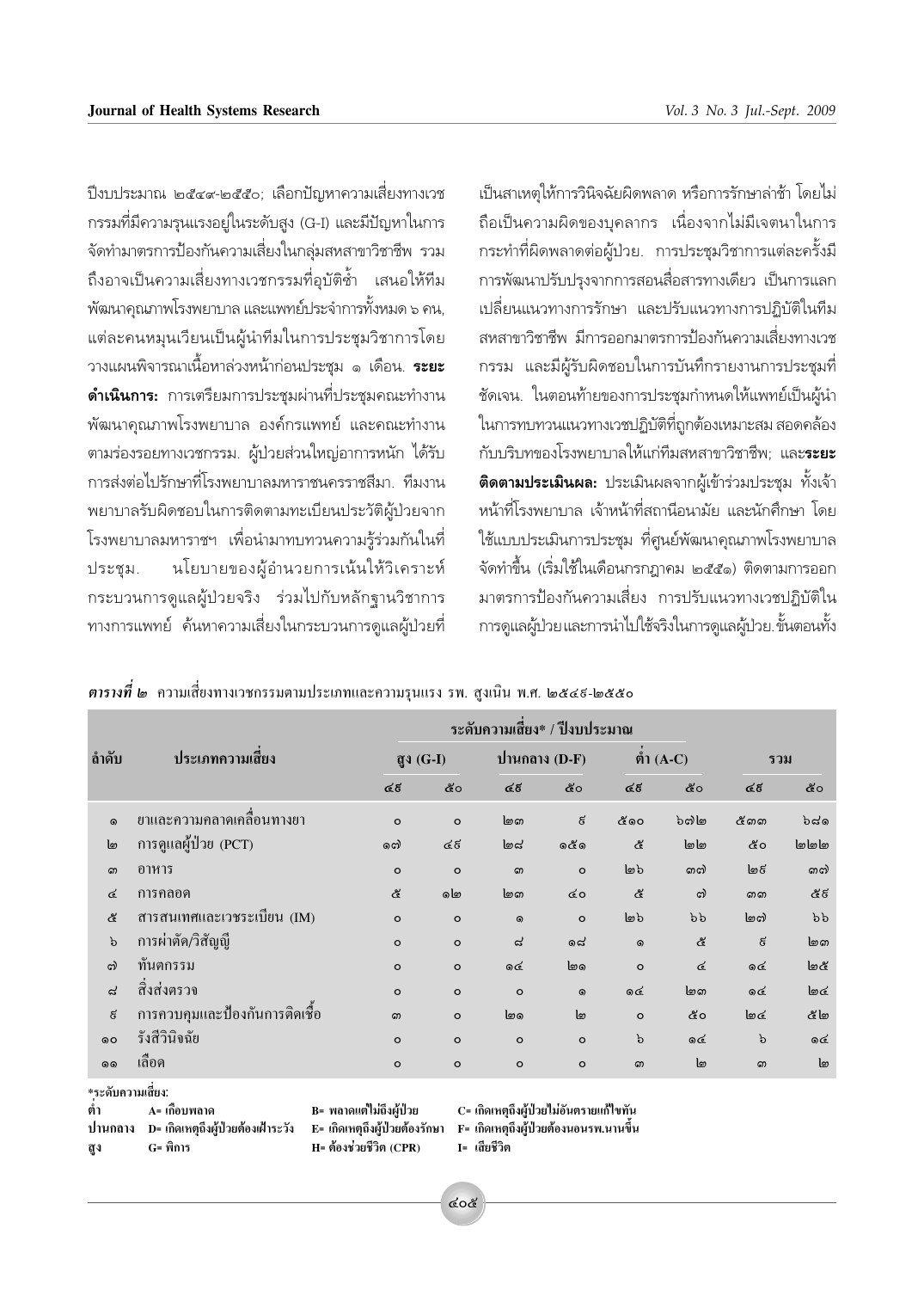๓ ระยะ อาจกล่าวอย่างง่าย คือ การคิดและเขียนโครงร่าง ิการลงมือทำ และการวิเคราะห์ผลเขียนรายงาน<sup>(๓)</sup> โดยดำเนิน การในช่วงเดือนตุลาคม ๒๕๕๐ ถึงเดือนธันวาคม ๒๕๕๑ เป็นเวลา ๑๕ เดือน. การวิเคราะห์ข้อมูลใช้สถิติเชิงพรรณนา ค่าเฉลี่ย และค่าร้อยละ

### ผลการศึกษา

การประเมินสถานการณ์โดยการวิเคราะห์อบัติการณ์ ความเสี่ยงในปีงบประมาณ พ.ศ. ๒๕๕๐ เปรียบเทียบกับปี ็๒๕๔๙ พบว่ามีความครอบคลุมสูงขึ้นโดยเฉพาะการดูแลผู้ป่วย ทางเวชกรรมเพิ่มขึ้นถึง ๔.๔๔ เท่า; ส่วนใหญ่เป็นความรุนแรง ระดับปานกลาง รองลงมาเป็นระดับต่ำ และระดับสูงตามลำดับ. ในตารางที่ ๒ แสดงถึงความจำเป็นในการหาแนวทางในการ แก้ปัญหา. เมื่อวิเคราะห์ในมาตรการป้องกันความเสี่ยง ยังพบ ้ปัญหาการเกิดอุบัติการณ์ซ้ำ ตัวอย่างเช่น การวินิจฉัยล่าช้า ของผู้ป่วยตั้งครรภ์นอกมดลูก ทำให้ผู้ป่วยได้รับการรักษาล่าช้า ๔ ราย ได้เคยมีการวางแนวทางการแยกโรคนี้จากผู้ป่วยหญิง ้วัยเจริญพันธุ์ที่มาด้วยอาการปวดท้องเฉียบพลัน ให้ซัก ประวัติระดูครั้งสุดท้าย, ประวัติการทำหมัน ซึ่งมีโอกาสเกิด การตั้งครรภ์นอกมดลูกได้. แต่มาตรการป้องกันความเสี่ยงที่ กำหนดไว้ขาดการปฏิบัติตามอย่างต่อเนื่อง โดยเฉพาะองค์กร แพทย์ซึ่งมีแพทย์ใช้ทุนปี ๑ หมุนเวียนใหม่ทุกเดือน. กรณี ผู้ป่วยโรคหืด เกิดอาการหอบหืดซ้ำ เพราะขาดยาพ่นสเตอรอยด์ ์ ควบคุมการกำเริบของโรค. กรณี *โรคไส้ติ่งอักเสบ* พบอุบัติการณ์ ์ช้ำของการวินิจฉัยล่าช้า เนื่องจากแพทย์ไม่ได้ปฏิบัติตาม แนวทางเวชปฏิบัติ เช่น ขาดการประเมินซ้ำภายใน ๒-๔ ชั่วโมง หลังรับผู้ป่วยไว้ในโรงพยาบาล. กรณีผู้ป่วย โรคกล้ามเนื้อหัวใจ ตาย ชนิดที่มีการยกของคลื่นไฟฟ้าส่วนเอสที (STEMI) สูงขึ้น เกิดอุบัติการณ์ซ้ำ เนื่องจากการวินิจฉัยอาการเจ็บหน้าอกจาก หัวใจล่าช้า ไม่ได้ส่งตรวจคลื่นไฟฟ้าหัวใจเพื่อการวินิจฉัยโรค และผู้ป่วยเสียชีวิตก่อนรับการรักษา. กรณีผู้ป่วย โรคหลอด *เลือดสมอง* พบการเกิดอุบัติการณ์ซ้ำ ๑ รายและเสียชีวิต ๓ ราย เนื่องจากผู้ป่วยไม่ได้รับการให้ข้อมูลการดูแลตนเองหลังจาก เกิดโรค. กรณี *ภาวะซ็อกจากเลือดติดเชื้อ* พบอุบัติการณ์ซ้ำของ

การวินิจฉัยโรคล่าช้า แม้ว่ามีแนวทางเวชปฏิบัติไว้แล้วเช่นกัน (ตารางที่ ๓). การวิเคราะห์ถึงสาเหตุที่แท้จริงของปัญหา หรือ สาเหตุเชิงระบบ คณะกรรมการบริหารจัดการความเสี่ยงของ โรงพยาบาลได้กำหนดให้ดำเนินการในความเสี่ยงระดับ E (เกิดเหตุถึงผู้ป่วยต้องรักษา) ขึ้นไป แต่พบว่าทีมงานบอกได้ แค่สาเหตุเบื้องต้น ไม่สามารถวิเคราะห์สาเหตุเฉพาะโรค เพื่อ หามาตรการที่มีประสิทธิผลได้ทันเวลา

นอกจากนี้การประชุมวิชาการใน พ.ศ. ๒๕๔๘-๒๕๔๙ ี ขาดการดำเนินการอย่างต่อเนื่อง รวมถึงขาดการบูรณาการ แลกเปลี่ยนแนวทางการรักษากับทีมสหสาขาวิชาชีพ. การ ประชุมส่วนใหญ่เป็นการสอนวิชาการโดยแพทย์ประจำการ และเป็นการสื่อสารทางเดียว. ใน พ.ศ. ๒๕๕๐ เริ่มมีการ จัดการประชุมต่อเนื่อง ใช้หัวข้อการประชุมวิชาการที่เป็นเรื่อง ที่สอดคล้องกับความเสี่ยงทางเวชกรรมที่พบก่อนการประชุม ซึ่งได้มาจาก ใบรายงานเหตุร้าย (incident report-IR): ซึ่งได้ ผ่านการระดมสมองในการแก้ปัญหาเบื้องต้น จากแพทย์และ ทีมงานที่ให้บริการผู้ป่วย องค์กรแพทย์ คณะทำงานพัฒนา คุณภาพบริการ (PCT) และคณะกรรมการบริหารจัดการความ เลี่ยง; การสุ่มเวชระเบียนตามบัญชีตัวส่งสัญญาณ (Trigger tool): โดยมีการหมุนเวียนแพทย์ประจำร่วมประชุมกับทีมตึก ผู้ป่วยใน ตามบัญชีตัวส่งสัญญาณ (ตารางที่ ๑) เป็นประจำทุก เดือน. ประเด็นที่พบเป็นปัญหาจากการสุ่มเวชระเบียนนำเสนอ ให้คณะทำงานพัฒนาคุณภาพบริการ และองค์กรแพทย์หา มาตรการป้องกันแก้ไข รวมถึงจัดการประชุมวิชาการแบบ ้บูรณาการในกรณีที่เป็นความเสี่ยงสูง และมีปัญหาในการเกิด ความเสี่ยงช้ำ. ในการจัดประชุมวิชาการแต่ละครั้ง แพทย์จะ เป็นผู้นำทีมในการนำเสนอรายละเอียดการดูแลผู้ป่วยทุกขั้น ตอนในกระบวนการดูแลผู้ป่วย เพื่อค้นหาสาเหตุที่แท้จริงของ ้ปัญหาหรือสาเหตุเชิงระบบ ตั้งแต่ที่แผนกฉุกเฉินหรือผู้ป่วยนอก โดยมีการเปิดบัตรผู้ป่วยนอกและเวชระเบียนผู้ป่วยใน ตรวจ สอบการบันทึกความก้าวหน้าในการดูแลผู้ป่วยของแพทย์และ ้พยาบาล, วิเคราะห์จุดแข็งจุดอ่อนในการดูแลผู้ป่วย, ร่วม วิจารณ์การส่งต่อผู้ป่วยไปยังโรงพยาบาลมหาราช ฯ ว่าทันเวลา หรือไม่, การดูแลก่อนการส่งต่อ และดูแลติดตามอย่างต่อ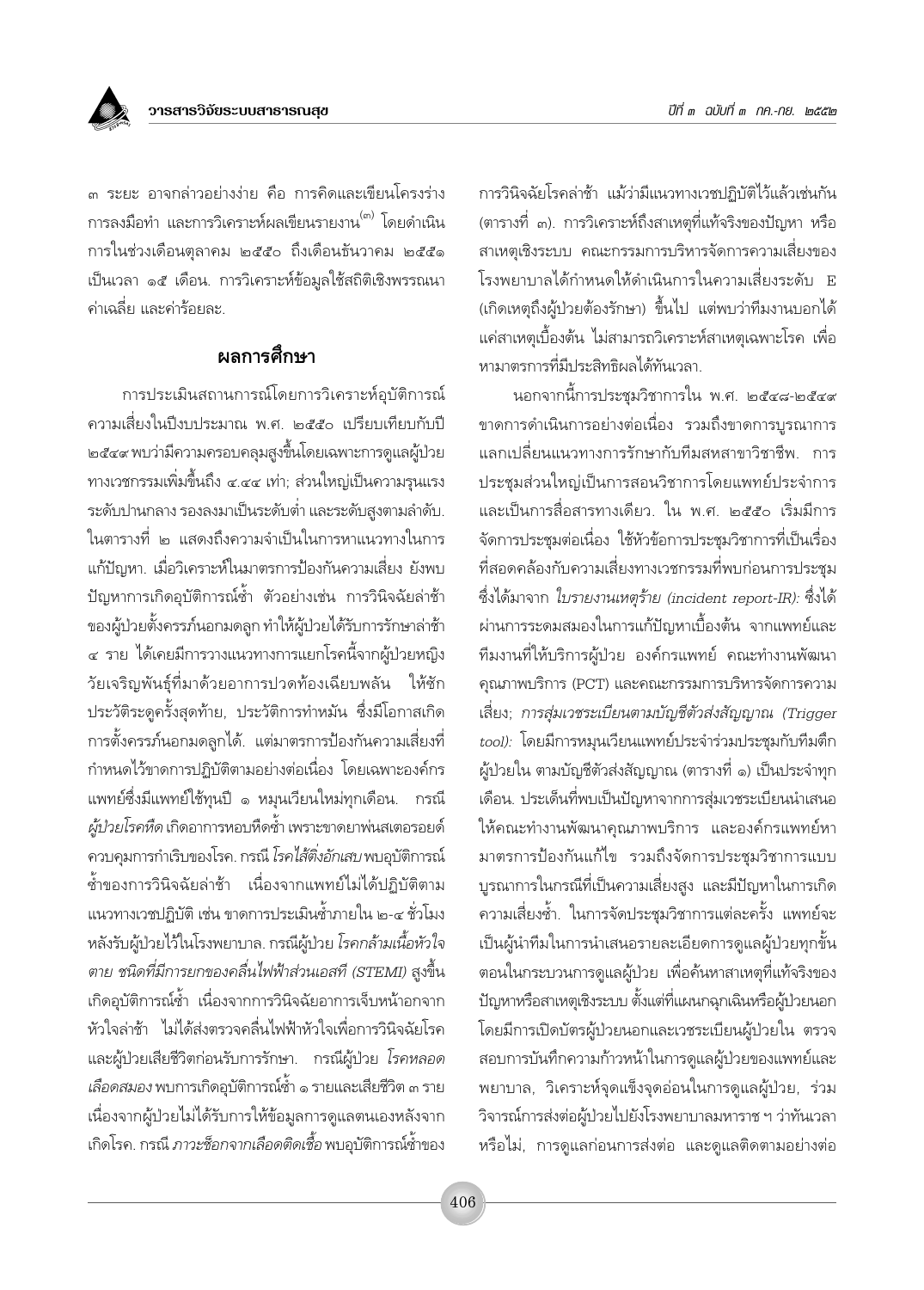เนื่องหลังการส่งต่อ โดยนำสำเนาเวชระเบียนผู้ป่วยจากโรง ้พยาบาลมหาราช ฯ มาใช้ในการวิเคราะห์ร่วมด้วย. ทีมสห สาขาวิชาชีพได้เข้าร่วมการประชุมเพื่อช่วยวิเคราะห์สาเหตุ และปรับมาตรการป้องกันความเสี่ยง ซึ่งเดิมอาจมีแนวทางเวช ปฏิบัติอยู่แล้ว แต่ไม่ได้ปฏิบัติตามอย่างต่อเนื่อง. ทีมงาน เสนอแนวทางการปรับให้สอดคล้องกับบริบทของงาน ตัวอย่าง เช่น การตั้งครรภ์นอกมดลก สาเหตเชิงระบบคือ ขาดการซัก ประวัติที่สงสัยการตั้งครรภ์ (ขาดระดู) ในหญิงวัยเจริญพันธุ์ ้ทกรายที่มีอาการปวดท้อง เวียนศีรษะ เป็นลม ซีด รวมถึงผู้ที่ ทำหมันแล้ว ทำให้วินิจฉัยโรคช้า. มาตรการใหม่จึงให้เพิ่มการ ซักประวัติให้ครอบคลม และเริ่มตั้งแต่เจ้าหน้าที่สถานีอนามัย ซึ่งได้เชิญให้เข้าร่วมในที่ประชุมวิชาการด้วย. *โรคหืด* มีสาเหตุ เชิงระบบคือ ขาดการประเมินความรุนแรงของโรค โดยการซัก ประวัติความถี่ในการหอบกลางวันและกลางคืนต่อสัปดาห์/เดือน เพื่อแบ่งกล่มอาการหอบเป็นครั้งคราวซึ่งไม่ต้องใช้ยาสเตอรอยด์ และกลุ่มอาการหอบตลอดเวลา ที่แบ่งเป็น ๓ ระดับคือ น้อย ปานกลาง และรุนแรง. กลุ่มนี้ต้องได้รับยาสเตอรอยด์พ่น ้ป้องกันอาการกำเริบ<sup>(๔)</sup> การประเมินผ้ป่วยไม่สามารถทำได้ที่ แผนกฉุกเฉิน หรือผู้ป่วยนอกได้ทันเวลา ทีมงานจึงประยุกต์ แบบคัดกรองด้วยคำถามอย่างง่าย เพื่อช่วยประเมินผู้ป่วยใน เวลาอันรวดเร็ว. การสอนการพ่นยาต้องอาศัยเภสัชกรและเจ้า ้พนักงานเภสัชกรรม การสอนการช่วยหายใจต้องอาศัยนัก กายภาพบำบัด เป็นการร่วมกันพัฒนาการดูแลผู้ป่วยโดยทีม สหสาขาวิชาชีพ. *โรคไส้ติ่งอักเสบ* สาเหตุเชิงระบบคือ มีอาการ ปวดท้องรอบสะดือในช่วงแรกของโรค ทำให้การวินิจฉัยโรค ไม่ชัดเจน จึงวินิจฉัยล่าช้า และผู้ป่วยเกิดผลแทรกซ้อนไส้ติ่ง แตกก่อนการผ่าตัด. ทีมงานจึงวางมาตรการใหม่ให้แนะนำให้ ผู้ป่วยนอนดูอาการแต่แรกปวดท้อง หรือกรณีย้ายตำแหน่ง ปวดให้รีบมาโรงพยาบาล. *ภาวะเลือดติดเชื้อ* สาเหตุเชิงระบบ ้คือการวินิจฉัยไม่ชัดเจน ต้องวินิจฉัยตามเกณฑ์ ๑) กลุ่ม อาการอักเสบทั้งกาย (systemic inflammatory response syndrome-SIRS) คือมีอุณหภูมิกายมากกว่า ๓๘ หรือน้อยกว่า .<br>๓๖ องศาเซลเสียส, อัตราการเต้นของหัวใจมากกว่า ๙๐ ครั้ง ต่อนาที, อัตราการหายใจมากกว่า ๒๐ ครั้งต่อนาที และมีผล เลือดแสดงการติดเชื้อ; ๒) มีแหล่งติดเชื้อ; ๓) มีภาวะช็อก ้คือแรงดันเลือดต่ำมาก<sup>(๕)</sup>ได้วางเกณฑ์การวินิจฉัยและการรักษา เบื้องต้นให้ทับบาลา

ทีมสหสาขาวิชาชีพได้เข้ามามีส่วนร่วมมากขึ้นตัวอย่างเช่น ผู้ป่วยที่พยายามฆ่าตัวตาย มีมาตรการคัดกรองผู้ป่วยโรคซึม เศร้าที่แผนกผู้ป่วยนอก ส่งให้ปรึกษากับพยาบาลจิตเวชและ ้นักจิตวิทยาเพื่อการดูแลต่อเนื่องที่บ้าน, ในกลุ่มผู้ป่วยอัมพาต ิจากโรคหลอดเลือดสมอง มีมาตรการการคัดกรองผู้ป่วยที่ เสี่ยงโรคหลอดเลือดสมอง ที่นักกายภาพบำบัดและอายรเวท ได้ทำร่วมกับพยาบาลเวชปภิบัติครอบครัวที่หน่วยความดัน โลหิตสูงและเบาหวาน, การดูแลผู้ป่วยตั้งครรภ์ที่มีโรคความ ์ดันโลหิตสูง ต้องอาศัยบทบาทการดูแลร่วมกันระหว่าง ้พยาบาลส่งเสริมสุขภาพ, พยาบาลห้องคลอด และพยาบาลตึก ผู้ป่วยใน ในการดูแลก่อน, ระหว่างและหลังคลอด, รวมทั้ง การติดตามเยี่ยมที่บ้าน. ส่วนผู้ป่วยโรคกล้ามเนื้อหัวใจตาย ชนิดที่มีการยกของคลื่นไฟฟ้าส่วนเอสที (STEMI) มีการ กำหนดมาตรการใหม่ คือให้ส่งผู้ป่วยเจ็บหน้าอกที่อาการไม่ ์ ชัดเจน แต่มีปัจจัยเลี่ยง (ชายอายุเกิน ๔๕ ปี, หญิงอายุเกิน ๕๕ ปี ที่มีโรคเบาหวาน/ความดันโลหิตสูง) มาทำคลื่นไฟฟ้าหัวใจ ได้ทันที ซึ่งเป็นการประสานงานกันของแพทย์ พยาบาลห้อง ฉุกเฉิน แผนกผู้ป่วยนอก และห้องตรวจโรคเรื้อรัง (ตารางที่ ๓).

การประเมินผลจากผู้เข้าร่วมประชุม เริ่มดำเนินการใน เดือนกรกฎาคม ๒๕๕๑ เพื่อกระตุ้นให้แพทย์ ซึ่งเป็นผู้นำทีม ้พัฒนาคุณภาพบริการ จัดการประชุมตามแนวทางเพื่อป้องกัน ้ความเสี่ยงทางเวชกรรม. หามาตรการป้องกันการเกิดซ้ำ และ ิการปฏิบัติต่อเนื่องตามมาตรการ. ผลจากการประเมินนำมา เพิ่มเป็นเกณฑ์การให้ผลงานเชิงคุณภาพ (Quality Point-OP) ใน พ.ศ. ๒๕๕๑ เพื่อนำมาจ่ายค่าตอบแทนตามผลงานเชิง คุณภาพให้แก่แพทย์และทีมงานตามโครงการจ่ายค่าตอบแทน ตามผลการปฏิบัติงานของเจ้าหน้าที่โรงพยาบาลสูงเนิน จังหวัดนครราชสีมา ซึ่งได้รับการอนมัติให้ดำเนินการมาตั้งแต่ พ.ศ. ๒๕๕๐ ่ การประเมินการประชุมวิชาการให้ความสำคัญ ้กับกระบวนการนำเสนอ ความครอบคลุมความเสี่ยงทางเวช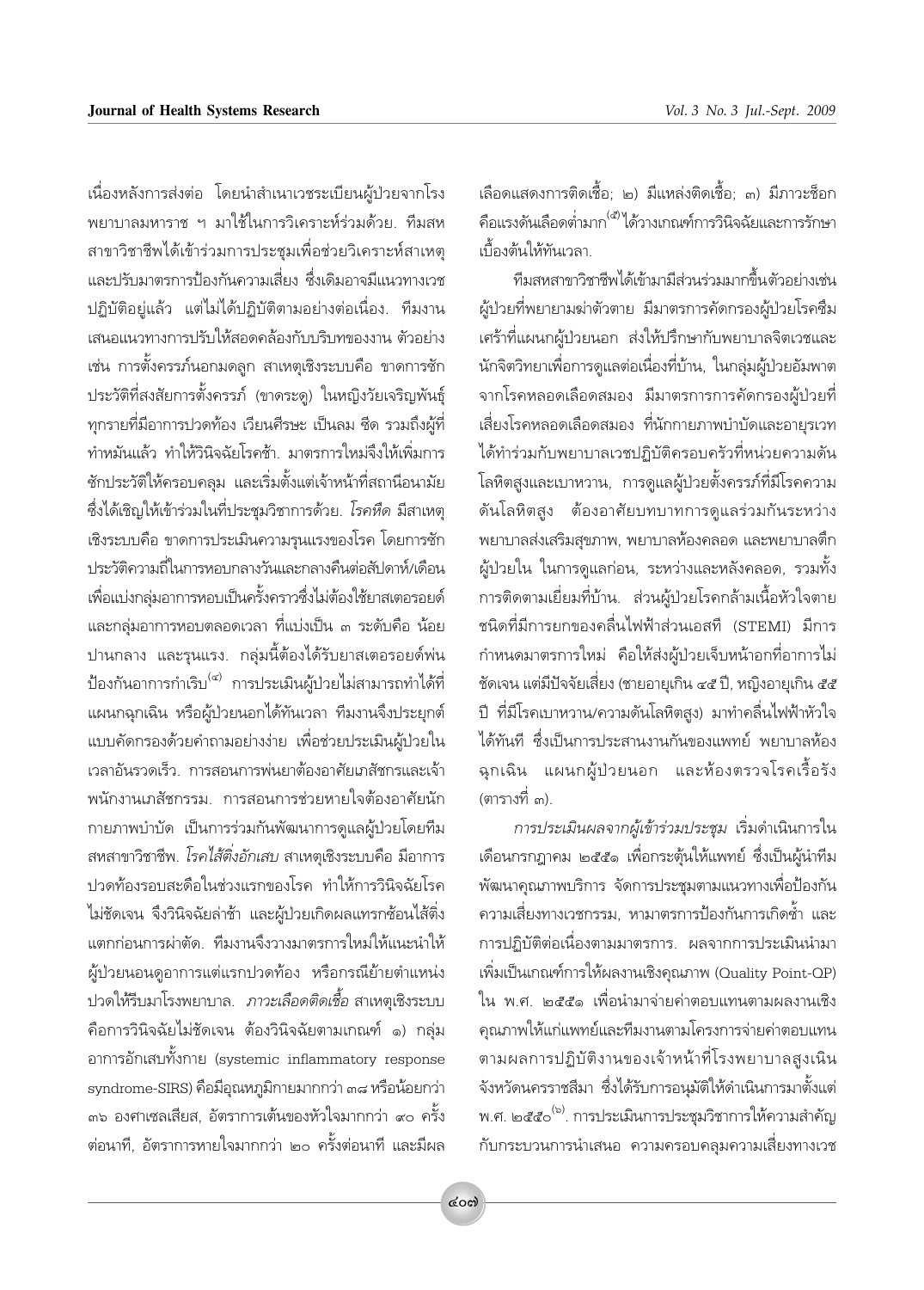|                  |                        |                               |         |          |            | โอกาสพัฒนาคุณภาพการดูแลผู้ป่วยเป็นทีม |            |       |                |       |
|------------------|------------------------|-------------------------------|---------|----------|------------|---------------------------------------|------------|-------|----------------|-------|
|                  |                        | ความเสียงทางเวชกรรม           | แพทย์   | พยาบาล   | หน่วยงาน   | <b>Tracer</b>                         | <b>CPG</b> |       | $CPG$ มาตร ประ |       |
|                  |                        |                               |         |          |            |                                       | ใหม่       | แก้ไข | ุการ           | ้เมิน |
| ตค.๕๐            | ท้องนอกมคลูก           | การวินิจฉัยล่าช้า             | ชาติชัย | สุดใจ    | ดึกลท.๒    |                                       |            |       |                |       |
| <b>WU.どo</b>     | พยายามฆ่าตัวตาย        | ขาดแนวทางการป้องกัน           | นภัค    | รุ่งนภา  | <b>NCD</b> |                                       |            |       |                |       |
| DA.&o            | ปอดอุดกั้นเรื้อรัง     | ขาดการดูแลผู้ป่วยตามความ      | ศุภฤกษ์ | อนูชา    | ดึกสย.     |                                       |            |       |                |       |
|                  |                        | รุนแรงของโรค                  |         |          |            |                                       |            |       |                |       |
| มค.๕๑            | โรคหืด                 | ขาดการดูแลผู้ป่วยตามความ      | วีณา    | สุนันทา  | <b>OPD</b> |                                       |            |       |                |       |
|                  |                        | รุนแรงของโรค                  |         |          |            |                                       |            |       |                |       |
| กพ.๕๑            | ใส้ติ้งอักเสบเฉียบพลัน | การวินิจฉัยล่าช้า             | วสันติ  | กาญจนา   | ดิ๊กสย.    |                                       |            |       |                |       |
|                  | <b>STEMI</b>           | การวินิจฉัยและส่งต่อล่าช้า    | นิลเนตร | วันนา    | ER         |                                       |            |       |                |       |
| มีค.๕๑           | โรคหลอดเลือดสมอง       | การเกิดโรคซ้ำในผู้ป่วย HT     | นภัค    | ประภัสสร | ดึกลท.๑    |                                       |            |       |                |       |
| เมย.๕๑           | PIH                    | ดูแลไม่เป็นแนวทางเดียวกัน     | ชาติชัย | ชไมพร    | <b>LR</b>  |                                       |            |       |                |       |
| พค.๕๑            | ตกเลือดกระเพาะอาหาร    | ดูแลไม่เป็นแนวทางเดียวกัน     | วสันติ  | วาสนา    | ดึกสย.     |                                       |            |       |                |       |
| ນີຍ.๕๑           | ดีซ่านแรกคลอด          | ดูแลไม่เป็นแนวทางเดียวกัน     | วีณา    | วราภรณ์  | ดึกลท.๒    |                                       |            |       |                |       |
| $n n.$ ໕໑        | ภาวะเลือดพร่องนำตาล    | ขาดการระวังในภาวะติดเชื้อ     | ศุภฤกษ์ | เพ็ญปภา  | <b>NCD</b> |                                       |            |       |                |       |
| สค.๕๑            | งูกัด                  | ดูแลไม่เป็นแนวทางเดียวกัน     | วรรณกร  | ประภัสสร | ดิ๊กลท.๑   |                                       |            |       |                |       |
| በሀ.໕໑            | ภาวะเลือดติดเชื้อ      | การวินิจฉัยไม่ชัดเจน          | นิลเนตร | จตุพร    | ดิ๊กลท.๑   |                                       |            |       |                |       |
| ตค.๕๑            | PIH                    | ้คัดกรอง เฝ้าระวังไม่ครบถ้วน  | ชาติชัย | วราภรณ์  | ดึกลท.๒    |                                       |            |       |                |       |
| <b>NU.&amp;o</b> | ใส้ติ่งอักเสบเฉียบพลัน | วินิจฉัยผิดในกลุ่มอาการไม่ชัด | วสันติ  | วาสนา    | ดึกสย.     |                                       |            |       |                |       |
| $f_n$            | โรคหืด                 | ไม่มีแนวทางปฏิบัติที่ชัดเจน   | วีณา    | ประภัสสร | ดึกลท.๑    |                                       |            |       |                |       |
|                  |                        |                               |         |          |            |                                       |            |       |                |       |

*ตารางที่ ๑* การประชุมวิชาการกรณีผู้ป่วย เพื่อพัฒนาคุณภาพการดูแลผู้ป่วยเป็นทีม (ตุลาคม ๒๕๕๐ - ธันวาคม ๒๕๕๑)

กรรมด้านการดูแลผู้ป่วย, การใช้หลักฐานวิชาการทางการ แพทย์ที่แพทย์ประยุกต์สื่อสารให้เข้าใจง่ายกับทีมสหสาขา วิชาชีพ, การวิเคราะห์สาเหตุเชิงระบบของปัญหา และการวาง มาตรการแก้ไขปัญหา รวมถึงการแลก เปลี่ยนซักถามของผู้ เข้าร่วมประชุม คะแนนเฉลี่ยสูงสุดในภาพรวม ๔๙ คะแนน (ร้อยละ ๙๘) จากคะแนนเต็ม ๕๐ คะแนน ต่ำสุด ๔๔.๕๘ คะแนน (ร้อยละ ๘๙.๑๖), บรรยากาศการประชุมอยู่ในเกณฑ์ ดีถึงดีมากถึงร้อยละ ๙๖.๗๗ ถึง ๑๐๐. ในการประชุมแต่ละครั้ง ทีมงานได้มอบหมายให้มีพยาบาลวิชาชีพผู้รับผิดชอบจด รายงานการประชุม นำข้อสรุปมาออกมาตรการแก้ไขปัญหา หรือแนวทางเวชปฏิบัติในการดูแลผู้ป่วย, ผู้ประเมินจากศูนย์ ้พัฒนาคุณภาพเป็นผู้ให้คะแนน. แพทย์ส่วนใหญ่ได้คะแนน ร้อยละ ๖๖.๖๗ (๔/๖) เนื่องจากส่วนใหญ่มีการออกมาตรการ หรือปรับ CPG, คะแนนต่ำสุดร้อยละ ๓๓.๓๓ มีอยู่ ๑ ราย เพราะไม่มีการออกมาตรการ แต่เน้นการเฝ้าระวังเพิ่มขึ้นในผู้ ู<br>ป่วยกล่มอาการปวดท้องที่สงสัยไส้ติ่งอักเสบเฉียบพลัน คะแนนเต็ม ๑ ราย เพราะมีแนวทาง เวชปฏิบัติที่ครบถ้วนที่ แผนกผู้ป่วยนอก แผนกฉุกเฉิน และแผนกผู้ป่วยใน รวมถึง การวางแผนในการจำหน่ายผู้ป่วย การนำมาตรการและ CPG ไปปฏิบัติได้จริงและไม่เกิดอุบัติการณ์ความเสี่ยงทางเวชกรรมช้ำ แพทย์ทุกท่านได้คะแนน เต็ม เนื่องจากยังไม่พบปัญหาความ เสี่ยงอีกในช่วงหลังการประชุม ตัวอย่างเช่น การส่งผู้ป่วยที่มี ้ ปัจจัยเสี่ยงต่อการเกิดโรคหัวใจขาดเลือดไปตรวจคลื่นไฟฟ้า หัวใจแม้อาการเจ็บหน้าอกจากโรคหัวใจจะไม่ชัดเจน และ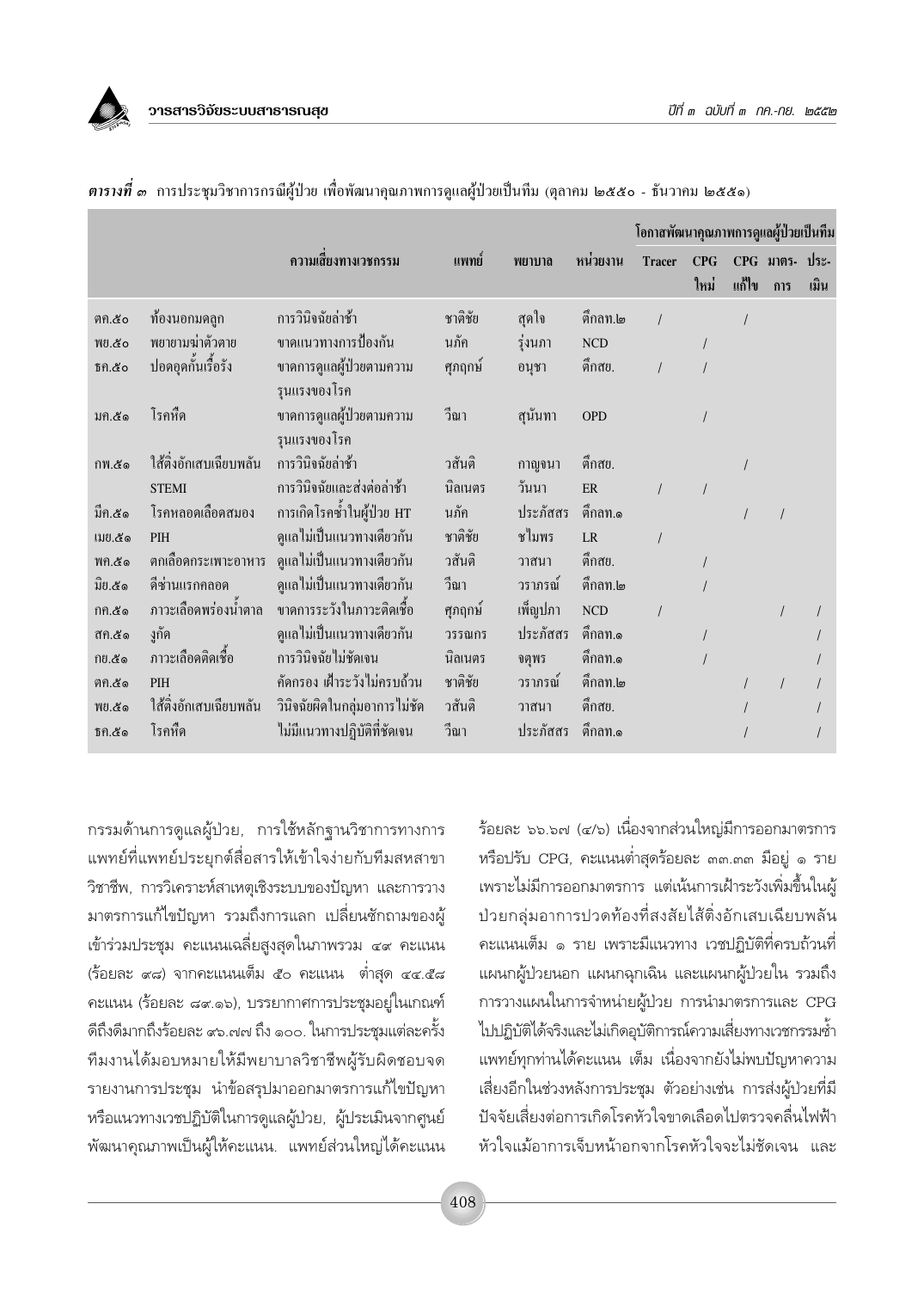|                                 | คะแนน<br>เต็ม | กค.<br>ศุภฤกษ์<br><b>NCD</b><br>เลือดพร่อง<br>น้ำตาล | ิสค.<br>วรรณกร<br>ตท.๑<br>งูกัด                   | กย.<br>นิลเนตร<br>ิดท.๑<br>เลือด<br>ติดเชื้อ | ตค.<br>ชาติชัย<br>ลท.๒<br><b>PIH</b> | พย.<br>วสันติ<br>สย.<br>ใส้ติง<br>อักเสบ | ธิค.<br>วีณา<br>ดท.๑<br>โรค<br>ที่ด |
|---------------------------------|---------------|------------------------------------------------------|---------------------------------------------------|----------------------------------------------|--------------------------------------|------------------------------------------|-------------------------------------|
| การประเมิน                      |               | ค่าเฉลี่ย                                            | ค่าเฉลี่ย                                         | ค่าเฉลี่ย                                    | ค่าเฉลี่ย                            | ค่าเฉลี่ย                                | ค่าเฉลี่ย                           |
| -เลือกกรณีสอดคล้องกับปัญหา      | ද්            | &.ಕ&                                                 | &.ಕ&                                              | ೬.೦೦                                         | d.dd                                 | های نی                                   | $\alpha$ . တဲ တ                     |
| -นำเสนอครอบคลุม ชัดเจน          | Q             | 5.00                                                 | ಕ.ನ២                                              | 5.05                                         | $\approx$ .ຕົດ                       | $\approx$ . $\approx$ ດາ                 | ಕೆ.ನಂ                               |
| -สอน สื่อสาร เข้าใจง่าย         | O             | $5.$ ಠಾಧ                                             | ಕ.ನ២                                              | 5.5d                                         | 6.00                                 | $\approx$ .೧)೯                           | $5.$ ෆා                             |
| -สรุปสาเหตุ การแก้ไขชัดเจน      | O             | <b>&amp;.ගග</b>                                      | $\epsilon$ . ෆ}ග                                  | 8.88                                         | $\approx$ . $\infty$                 | ದೆ.ದಿಕ                                   | <b>&amp;ි.</b> දිග                  |
| -การซักถามของผู้เข้าประชุม      | Q             | 5.08                                                 | <b>8.</b> bd                                      | $\approx$ .ໄຫດ)                              | 5.0 <sub>ω</sub>                     | 5.66                                     | 5.60                                |
| -เอกสารประกอบการประชุม          | ද්            | 6.60                                                 | ๕.๐๐                                              | $d$ . $ab$                                   | 6.00                                 | ৫.৫៥                                     | d.50                                |
| รวมคะแนน                        | ๕൦            | 6.5.                                                 | 66.00                                             | <b>ර</b> දී.රිඉ                              | ๔๔.๕๘                                | GG.blo                                   | $d$ ๘.๒๖                            |
| บรรยากาศการประชุม               |               |                                                      |                                                   |                                              |                                      |                                          |                                     |
| - ผู้ประเมิน/ ผู้เข้าร่วมประชุม |               | $\omega$ o/ $\omega$                                 | ๒๒/๒๑                                             | $\omega$                                     | .ெ/ெ                                 | ി $\varepsilon$ /റെ                      | යේ/ළේ                               |
| - คี-คีมาก (ร้อยละ)             |               | $\omega$ ( $\omega$                                  | $\omega$ (ඉංග) ඉග (ඉංග) ගං (දිර්.ෆ්ෆ්) ගිරි (ඉංග) |                                              | දේ $(000)$                           |                                          |                                     |
| การออกมาตรการ/CPG               | ၈၀            | $\log$                                               | <u>ပြ</u> ော                                      | <u>ပြ</u> ော                                 | <u>ပြ</u> ော                         | GO                                       | ை                                   |
| หลังการประชุม* (ร้อยละ)         |               | (bb.bc)                                              | (bb.bc)                                           | (bb.bc)                                      | (bb.bc)                              | $(\omega, \omega)$                       | (000)                               |
| การนำมาตรการ /CPG               | $\log$        | $\log$                                               | $\log$                                            | <u>ြစ</u>                                    | $\log$                               | <u>ြစ</u>                                | $\log$                              |
| ไปใช้หลังการประชุม** (ร้อยละ)   |               | (000)                                                | (000)                                             | (000)                                        | (000)                                | (000)                                    | (000)                               |
| รวมคะแนนทั้งหมด (๑, ๓, ๔)       | 000           | ඦ๖.෨෧                                                | ದ6.೦೦                                             | ನ&.ಕೂ                                        | ನ&.&ನ                                | ๗๔.๖๒                                    | <i>້</i> ຮ່ ສ.ໄຫວ                   |

ี **ตารางที่ ๔** ผลการประเมินการประชุมวิชาการแบบไร้รอยต่อ (กรกฎาคม-ธันวาคม ๒๕๕๑)

\*เกณฑ์คะแนนการออกมาตรการ/CPG: ๑๐=ออกใหม่/ปรับใหม่ แจ้งทุกหน่วยงาน ๒๐=มีข้อสรุปเป็นแนวทางปฏิบัติรัตเจนแต่ไม่ออกมาตรการ ๑๐=ไม่มีแนวทางปฏิบัติ ชัดเจน ไม่ออกมาตรการ มีเพียงการเฝ้าระวังระบบเดิม

\*\*เกณฑ์คะแนนการนำมาตรการไปปฎิบัติ/ใช้ได้จริง: ๒๐=มาตรการใช้ได้จริง/มีผู้ปฏิบัติตาม ๑๐=มาตรการใช้ได้จริง/ไม่ปฏิบัติตาม

แม้ว่าการทำอีซีจี ภายในเวลา ๑๐ นาทีได้ลดลง (ร้อยละ ๖๑.๗๖) เมื่อเทียบกับ พ.ศ. ๒๕๕๐ แต่การรักษาเบื้องต้นและการส่ง ้ต่อโรงพยาบาลมหาราชฯ ทำได้ทันเวลา, ในภาพรวมผู้ป่วย เสียชีวิตลดลง ร้อยละ ๒.๙๔ ตามเป้าหมายซึ่งกำหนดไว้น้อย กว่าร้อยละ ๑๐. ผู้ป่วยภาวะน้ำตาลต่ำในเลือด ภายหลังการ นำมาตรการไปใช้ พบอัตราการรับไว้ในโรงพยาบาลซ้ำภายใน ้๒๘ วันลดลง (ร้อยละ ๑.๒๓) ตามเป้าหมายซึ่งกำหนดไว้ต่ำ กว่าร้อยละ ๕ และผู้ป่วยไส้ติ่งอักเสบไม่เกิดภาวะแทรกซ้อน ไส้ติ่งแตกอีกเลยตามเป้าหมาย. เมื่อรวมคะแนนทั้ง ๓ ส่วน แพทย์ได้คะแนนสูงสุด ๙๘.๒๖ คะแนน (ร้อยละ ๙๘.๒๖) และต่ำสุด ๗๔.๖๒ คะแนน (ร้อยละ ๗๔.๖๒) (ตารางที่ ๔).

# วิจารณ์

ระบบการค้นหาปัญหาทางเวชกรรมที่โรงพยาบาลสูงเนิน ใน พ.ศ. ๒๕๕๐ เมื่อเทียบกับ พ.ศ. ๒๕๔๙ มีปริมาณที่เพิ่ม ขึ้นชัดเจนเกือบ ๔ เท่าตัว โดยเฉพาะประเด็นการดูแลผู้ป่วย ์ ซึ่งแสดงถึงความครอบคลุมของการรายงานอุบัติการณ์ ตาม นโยบายของผู้บริหารที่ไม่ถือเป็นความผิดของเจ้าหน้าที่ ร่วม กับการเสริมแรงจูงใจด้วยการนำรายงานความเสี่ยงรวมทั้งการ จัดอันดับความเสี่ยงของหน่วยงานมาเป็นเกณฑ์ผลงานเชิง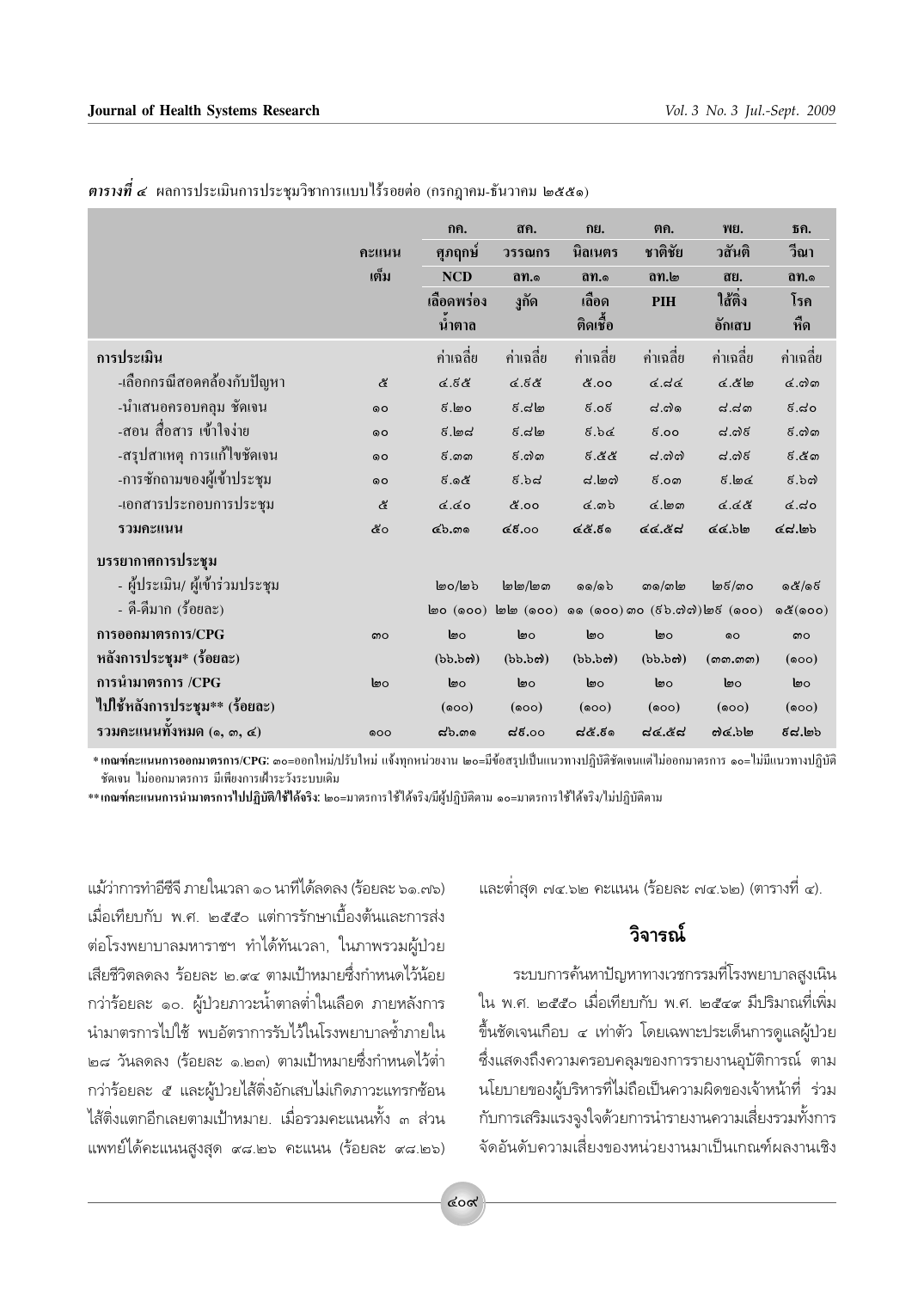ิคณภาพใน พ.ศ. ๒๕๔๙<sup>(๖)</sup> แต่ประเด็นที่โรงพยาบาลต้อง ้พิจารณาคือ มาตรการแก้ปัญหาความเสี่ยงทางเวชกรรม, แนวทางเวชปฏิบัติในการดูแลผู้ป่วย ที่สอดคล้องกับบริบท ของโรงพยาบาลสูงเนิน. การจัดการความเสี่ยงทางเวชกรรมได้ อย่างมีประสิทธิผลต้องอาศัยหลักฐานวิชาการทางการแพทย์ จากแพทย์เป็นผู้นำทีมในการดูแลผู้ป่วย. การประกอบวิชาชีพ ของแพทย์ในโรงพยาบาลในปัจจบัน ลำพังแพทย์คนเดียวหรือ เฉพาะแพทย์เพียงสาขาเดียว จะไม่สามารถพัฒนาแนวทาง ประกอบวิชาชีพของตนได้สอดคล้องกับมาตรจานและจริยธรรม แห่งวิชาชีพ จำเป็นต้องร่วมกับแพทย์ด้วยกัน เภสัชกร พยาบาล และวิชาชีพในการพัฒนาการดูแลผู้ป่วยเป็นทีม<sup>(๒)</sup>. การจัด ประชุมวิชาการในโรงเรียนแพทย์หรือโรงพยาบาลศูนย์/โรง-้พยาบาลทั่วไป เป็นการนำประชุมโดยอาจารย์แพทย์ที่มีความ เชี่ยวชาญเฉพาะสาขา และแพทย์ผู้เข้าร่วมประชุมสามารถเก็บ คะแนนในการเข้าประชุมเป็นกิจกรรมการศึกษาต่อเนื่องของ ศูนย์การศึกษาต่อเนื่องของแพทย์ในการเป็นวิทยากร/ผู้อภิปราย ร่วมในสัดส่วนวิทยากรต่อผู้ฟัง ๕ ต่อ ๑ ก็ถือเป็นกิจกรรม การศึกษาต่อเนื่องได้เช่นกันแต่ต้องมีการขึ้นทะเบียนโดยสถาบัน หลัก<sup>(๗)</sup>. การประชุมวิชาการแบบบูรณาการของโรงพยาบาล สูงเนินแม้ว่าจะมีแนวคิดในการดำเนินการคล้ายคลึงกับโรงเรียน แพทย์ แต่มีหลักการแตกต่างกัน โดยอิงหลักการจัดบริการ แบบบูรณาการระหว่างวิชาชีพต่างๆ ได้แก่ แพทย์ เภสัชกร ้พยาบาลวิชาชีพ นักเทคนิคการแพทย์ นักรังสีการแพทย์ นัก กายภาพบำบัด นักจิตวิทยา และอายุรเวท. ปัจจัยนำเข้า ได้แก่ ้ความเสี่ยงทางเวชกรรม ที่สำคัญคือความเสี่ยงในการดูแลผู้ป่วย ซึ่งมีความเสี่ยงสูงอยู่ในลำดับแรกของโรงพยาบาล. การดำเนิน การประชุมใช้หลักการวิเคราะห์กระบวนการในการดูแลผู้ป่วย ตั้งแต่เข้ามาในแผนกฉุกเฉินหรือแผนกผู้ป่วยนอกโรงพยาบาล หาสาเหตุเชิงระบบเฉพาะโรคของความเสี่ยง และหามาตรการ ในการป้องกันความเสี่ยงเฉพาะโรค. ตัวอย่างของการบริการ สุขภาพแบบบูรณาการไร้รอยต่อ (seamless healthcare) มี การดูแลผู้ป่วยโรคหลอดเลือดสมองแบบบูรณาการไร้รอยต่อ ของโรงพยาบาลหาดใหญ่และเครือข่าย, การดูแลทารกแบบ บูรณาการไร้รอยต่อของโรงพยาบาลบ้านลาด จังหวัดเพชรบุรี

ซึ่งเป็นโรงพยาบาลสายใยรักแห่งครอบครัวระดับทอง เน้นการ เชื่อมโยงผู้ป่วยกับเจ้าหน้าที่ ระหว่างหน่วยงานผู้ป่วยนอก อุบัติเหตุฉุกเฉิน ชันสูตร ทันตกรรม เภสัชกรรม งาน ส่งเสริมสุขภาพ กับงานห้องคลอด จนถึงชุมชนให้มารดามี ิ ความปลอดภัยสูงสุด และลดขั้นตอนให้มากที่สุด<sup>(๘)</sup>. เมื่อเทียบ กับการจัดบริการสุขภาพแบบบูรณาการของโรงพยาบาลที่ กล่าวมา การประชุมวิชาการแบบบูรณาการของโรงพยาบาลน่า จะเป็นจุดเริ่มต้นในการพัฒนาคุณภาพเป็นทีมอย่างเป็นระบบ แม้ว่าจะมีการดำเนินการอย่างต่อเนื่องทกเดือน แต่ผู้เข้าร่วม ประชุมในแต่ละครั้งยังมีจำนวนน้อยเฉลี่ย ๒๔ คน (พิสัย ๑๖-ี ๓๒) (ตารางที่ ๔). มาตรการและการปรับปรุงแนวทางเวช ปฏิบัติยังไม่ครบถ้วน แต่บรรยากาศในการประชุมอยู่ใน เกณฑ์ดีถึงดีมาก (ร้อยละ ๙๐ ขึ้นไป) และการนำมาตรการ/ แนวทางเวชปฏิบัติไปปฏิบัติอยู่ในเกณฑ์ดีมาก (ร้อยละ ๑๐๐) แต่ยังต้องติดตามประเมินผลมาตรการว่ามีการปฏิบัติตามหรือ ไม่อย่างต่อเนื่องต่อไป เนื่องจากบริบทความเสี่ยงทางเวชกรรม อาจเปลี่ยนไป, ผู้รับบริการแตกต่าง ผู้ให้บริการเป็นบุคลากรใหม่ รวมถึงปัจจัยแวดล้อมด้านอื่นที่ทำให้มาตรการไม่สอดคล้อง ในการปฏิบัติ.

ปัญหาที่พบในการประชุมวิชาการแบบบูรณาการที่สำคัญ คือ การประชุมกรณีผู้ป่วยที่มีความเสี่ยงทางเวชกรรมได้ทัน ต่อเหตุการณ์, วิเคราะห์หาสาเหตุเชิงระบบเฉพาะโรคของ ้ความเสี่ยง และหามาตรการป้องกันความเสี่ยงเฉพาะโรคให้ แก่ผู้ป่วยเพื่อไม่ให้เกิดอุบัติซ้ำ ซึ่งในบางครั้งต้องอาศัยเวลาใน การขอประวัติผู้ป่วยจากโรงพยาบาลมหาราชฯ, ขีดจำกัดด้าน ความรู้ทางวิชาการของแพทย์, ซึ่งปัญหานี้จะลดลงในโรง ้พยาบาลศูนย์/ทั่วไปและโรงเรียนแพทย์ ที่มีแพทย์ผู้เชี่ยวชาญ หลายสาขามากมาย ในขณะที่โรงพยาบาลชุมชนมีแพทย์ เฉพาะทาง ๔ สาขาหลัก และมีภาระงานในการตรวจรักษา ผู้ป่วยทั่วไปมากกว่าโรงพยาบาลศูนย์/ทั่วไปและโรงเรียนแพทย์. การติดตามประเมินผลของมาตรการและแนวทางเวชปฏิบัติที่ วางไว้ว่ามีการปฏิบัติตามอย่างต่อเนื่องหรือไม่ ในบางครั้งต้อง อาศัยแบบฟอร์มในการกระตุ้นเตือน ทำให้เป็นภาระในการคัด ้กรองผู้ป่วย แต่เมื่อไม่มีแบบฟอร์มและไม่ได้พบผู้ป่วยเป็น